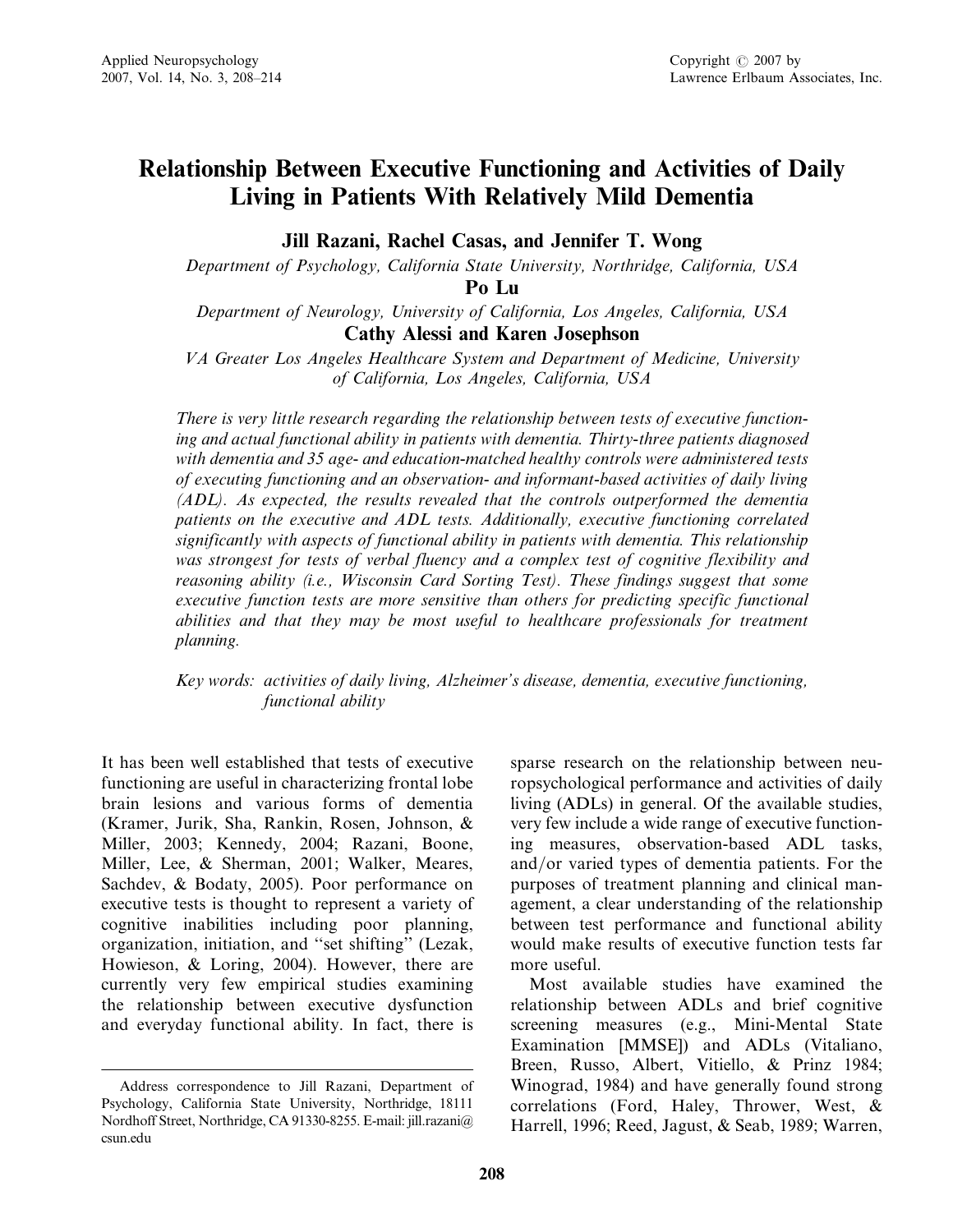Grek, Conn, Herrmann et al., 1989). Similarly, few studies have examined the relationship between ADLs and larger neuropsychological test batteries. Cahn-Weiner, Malloy, Boyle, Marran, and Salloway (2000) found that executive measures accounted for more variance in ADL performance than demographic variables such as age, health status, and education level in a community-dwelling group of elderly. The authors suggest that of the cognitive domains assessed, decline in executive abilities associated with normal aging may be the best predictor of functional deterioration. Boyle et al. (2003) found that that executive dysfunction on the Dementia Rating Scale alone explained 17% of the variance in instrumental ADLs (e.g., handling finances, managing medications) in patient with Alzheimer's disease. However, the executive measures used in this study were brief and the ADL test was informant rated, which is less reliable than observation-based measures (Pearson, 2000). Back-Madruga, Boone, Briere, Cummings, McPherson, Fairbanks, and Thompson (2002) found that a group of frontalvariant Alzheimer's disease patients performed worse on ADL tasks than the typical Alzheimer's patients.

In the most comprehensive study to date assessing cognitive functioning and ADLs, Farias, Harrell, Neumann, and Houtz (2003) found that the domain of executive functioning displayed one of the strongest correlations with ADLs. However, this domain contained only two tests: a letter fluency test and verbal reasoning. It is important to assess the relationship between functional ability and a wider range of traditional executive measures, particularly those that do not require as much verbal mediation (e.g., sorting tasks).

In recent years, a number of tests and test batteries have been developed with the sole purpose of assessing various aspects of executive functions (Delis, Kaplan, & Kramer, 2001). It is important to determine whether these tests, along with other gold standard executive measures (e.g., the Wisconsin Card Sorting Test) used in the clinical assessment of frontal-executive skills predict ADL skills in patients with dementia.

The purpose of the present study was to examine the relationship between traditional tests of executive skills and functional ability in a group of patients with varied forms of early-stage dementia.

# METHODS

# **Participants**

A total of 68 participants, 33 patients diagnosed with cognitive impairment/dementia and 35 ageand education-matched healthy controls, participated in the present study. The patients were recruited from the regional Alzheimer's Association on the California State University, Northridge (CSUN) campus, the Sepulveda Veterans Administration Medical Center (VAMC), and the University of California, Los Angeles (UCLA) Alzheimer's Disease Center. Two of the dementia patients were diagnosed with frontotemporal lobar degeneration using the criteria set forth by the Neary, Snowden, Gustafson, Passant, Stuss, Black, Freedman, Kertesz, Robert, Albert, Boone, Miller, Cummings, and Benson (1998). Twenty-one patients entered the study with a diagnosis of probable or possible Alzheimer's disease provided by either healthcare professionals at the Sepulveda VAMC and UCLA, or by private physicians and/or neurologists. The remaining  $10$  patients with dementia carried a mixed diagnosis of vascular dementia and dementia-not otherwise specified from healthcare professionals at the Sepulveda VAMC. Only patients in the mild-moderate stages of illness were selected for this study (i.e.,  $MMSE \geq 15$ ). Controls were healthy, communitydwelling older adults who were either the spouse or caregivers of patients who participated in this study or were recruited from the community. Exclusion criteria in both groups included chronic, untreated medical conditions, significant psychiatric illness (other than dementia in the patient group), head injury leading to loss of consciousness, or a substance abuse history. The research methods were reviewed and approved by the VA Greater Los Angeles, the CSUN and the UCLA Institutional Review Boards. Written informed consent was obtained from all participants, or in the case of dementia patients who were unable to provide informed consent, consent was obtained from their legal representative, with the assent of the patient.

As can be seen from Table 1, participants were on average in their 7th decade of life, and were relatively well educated, with no significant differences between the two groups on age or level of education. Additionally, all participants were administered the MMSE (Folstein, Folstein, & McHugh,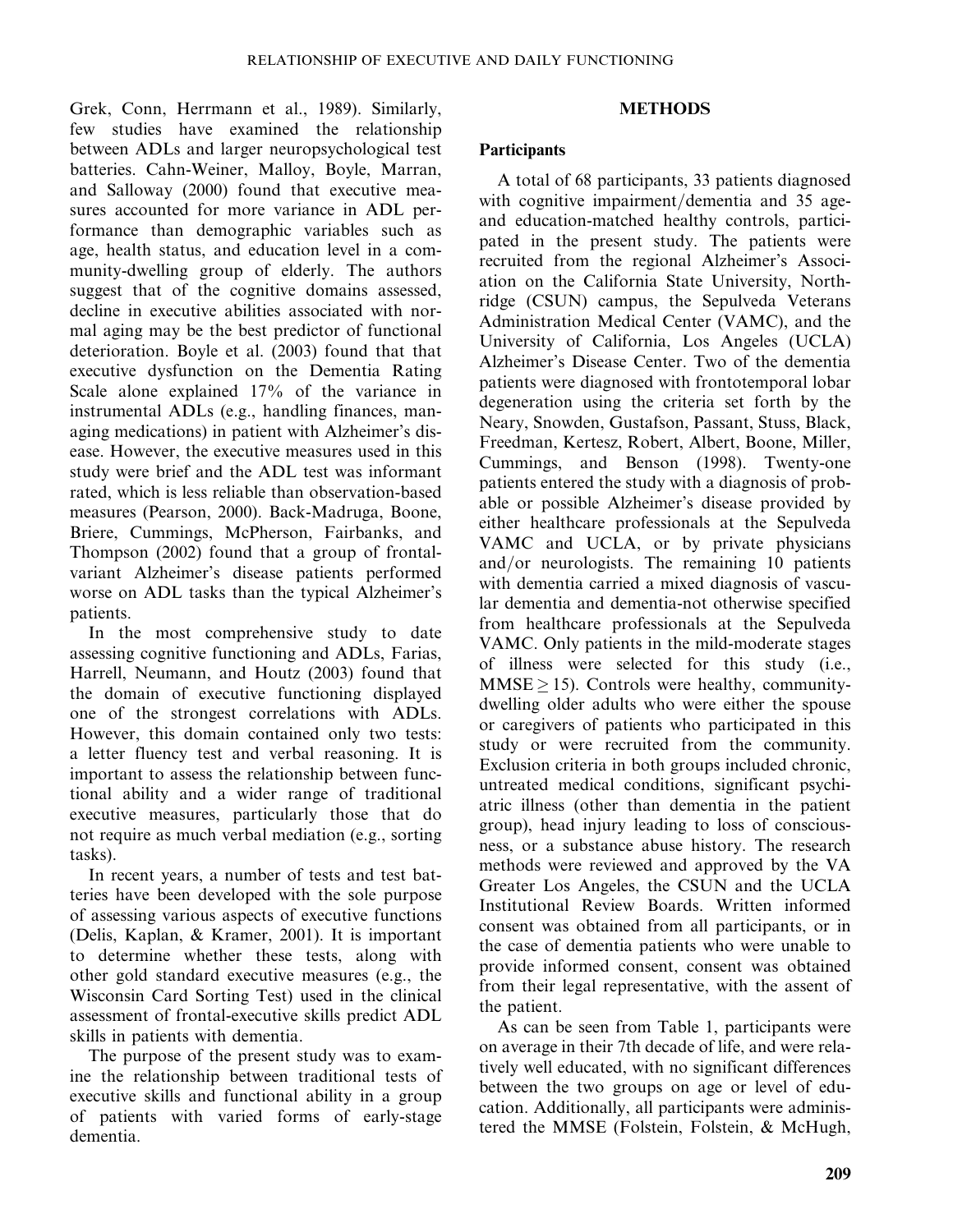|                                                     | <b>Dementia Patients</b> | <b>Normal Controls</b> | Effect Size $(\eta^2)$ |
|-----------------------------------------------------|--------------------------|------------------------|------------------------|
| Demographic Information                             |                          |                        |                        |
| Age                                                 | 73.82 $(\pm 8.76)$       | 73.97 $(\pm 10.33)$    | .01                    |
| Education                                           | 15.08 $(\pm 3.11)$       | 15.00 $(\pm 2.62)$     | .01                    |
| Gender $(M/F)$                                      | 26/7                     | 6/29                   |                        |
| Ethnicity                                           |                          |                        |                        |
| Caucasian                                           | 30                       | 31                     |                        |
| Hispanic                                            | $\overline{0}$           | 1                      |                        |
| African-American                                    | $\overline{c}$           | $\sqrt{2}$             |                        |
| Asian                                               | $\mathbf{1}$             |                        |                        |
| NP & Executive Measures                             |                          |                        |                        |
| MMSE <sup>c</sup>                                   | 24.27 $(\pm 5.13)$       | 29.08 $(\pm 1.08)$     | .31                    |
| D-KEFS TMT (Number-Letter) $^c$                     | 184.74 $(\pm 85.37)$     | 114.53 $(\pm 53.40)$   | .21                    |
| D-KEFS Color-Word (Inhibition)                      | 95.93 $(\pm 41.85)$      | 84.43 $(\pm 29.31)$    | .03                    |
| D-KEFS Sorting Test (Total Score) $b$               | 3.21 $(\pm 1.60)$        | 4.17 $(\pm 1.32)$      | .10                    |
| D-KEFS Tower (Achievement Score) $c$                | 9.40 $(\pm 5.56)$        | 15.88 $(\pm 6.00)$     | .24                    |
| D-KEFS Tower (Rule Violation Ratio)                 | 1.69 $(\pm 2.04)$        | $1.02 \ (\pm 1.57)$    | .01                    |
| Verbal Fluency $(F, A, S)^a$                        | 24.85 $(\pm 14.44)$      | 32.00 $(\pm 11.83)$    | .07                    |
| WCST Categories Completed <sup><math>c</math></sup> | 1.88 $(\pm 1.54)$        | 3.23 $(\pm 1.20)$      | .21                    |
| <b>WCST Total Errors</b>                            | 24.38 $(\pm 10.07)$      | 19.03 $(\pm 12.45)$    | .06                    |
| WCST Perseverative Responses $c$                    | $20.03 \ (\pm 14.04)$    | 10.81 $(\pm 5.65)$     | .16                    |
| Direct Assessment of Functional Status (DAFS)       |                          |                        |                        |
| DAFS Total <sup><math>c</math></sup>                | 75.33 $(\pm 13.64)$      | 88.54 $(\pm 3.94)$     | .36                    |
| DAFS Orientation <sup><math>c</math></sup>          | 13.42 $(\pm 3.25)$       | 15.70 $(\pm 1.13)$     | .19                    |
| DAFS Communication $^c$                             | 11.52 $(\pm 3.19)$       | 13.49 $(\pm 0.61)$     | .17                    |
| DAFS Transportation <sup>b</sup>                    | 11.33 $(\pm 2.50)$       | 12.70 $(\pm 0.62)$     | .13                    |
| DAFS Financial <sup><math>c</math></sup>            | 15.42 $(\pm 3.82)$       | 17.86 $(\pm 1.32)$     | .20                    |
| DAFS Shopping $c$                                   | 8.85 $(\pm 3.62)$        | 14.11 $(\pm 2.35)$     | .44                    |
| I-ADL (Total Score)                                 | 18.39 $(\pm 4.12)$       |                        |                        |

**Table 1.** Descriptive Characteristics and Results of Neuropsychological and Functional Status Testing in Patients ( $n = 33$ ) and Controls  $(n = 35)$ 

 $MMSE = Mini$  Mental State Examination; D-KEFS = Delis-Kaplan Executive Function System; TMT = Trail Making Test; WCST = Wisconsin Card Sorting Test; DAFS = Direct Assessment of Functional Status; I-ADL = Instrumental Activities of Daily Living.  $p \leq .01, \,^c p \leq .001.$ 

1975); although there were differences between the groups, the cognitively impaired patients were on average in the very mild stages of dementia (MMSE 17–30, with over 81% scoring above 20).

#### Measurement Instruments

#### Neuropsychological/Executive Measures

MMSE (Folstein et al., 1975). One outcome score from this brief, 30-item cognitive screening measure was obtained.

Wisconsin Card Sorting Test (WCST; Heaton, Chelune, Talley, Kay, & Curtiss, 1993). Participants were required to match stimulus cards to four key cards with very little feedback from the examiner. The cards could be matched based on three abstract principles: color, shape, or number. The number of categories completed, total errors committed, and perseverative responses served as the outcome measures.

Delis-Kaplan Executive Function System (D-KEFS) Sorting Test (Condition 1; Delis et al., 2001). Participant were required to sort a set of six cards into two piles based on abstract principles such as size of the cards or gender of the names printed on the cards. The total number of correct free categorical sorts made was used as the outcome measure.

D-KEFS Tower Test (Delis et al., 2001). Participants were required to place various sized discs on pegs based on a predetermined design. The Total Achievement Score and Rule Violation Ratio were used as the outcome measures.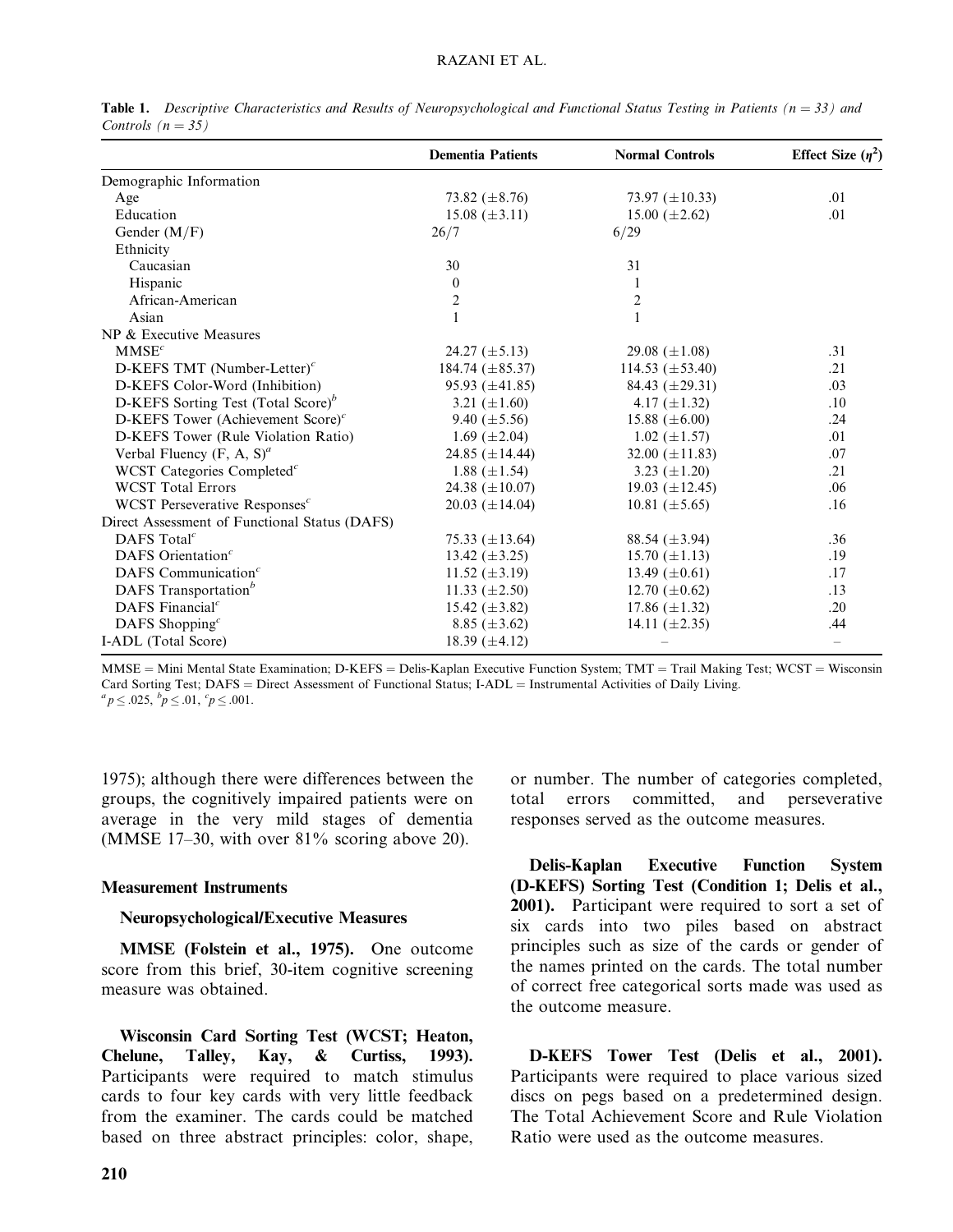D-KEFS Trail Making Test (TMT)—Number-Letter Switching (Delis et al., 2001). Participants were required to connect numbers and letters, which are scattered on a  $17 \times 11$  inch sheet of paper, in sequence as quickly as possible. Time (in seconds) taken to complete the task was used as the outcome measure.

D-KEFS Color-Word Interference Test— Inhibition (Delis et al., 2001). Participants were presented with color names (i.e., red, blue, or green) printed in different colored ink (i.e., red, blue, or green) and asked to name the color of the ink and not read the word itself. Time (in seconds) taken to complete the task was used as the outcome measure.

Verbal Fluency (FAS; Benton & Hamsher, 1976). Participants were asked to produce words starting with the letters  $F$ ,  $A$ ,  $\& S$  in one minute per letter. The total number of words produced for all three letters was used as the outcome measure.

#### Activities of Daily Living Measures

We administered an informant-rated questionnaire of instrumental activities of daily living and a performance-based measure (described below). Both of theses measures have been shown to be valid and reliable measures in a variety of settings and populations (Pearson, 2000), both were designed to specifically measure instrumental ADLs in patients with dementia, and the combination of these measures allow for informantratings and direct observation of patients' basic and complex (intermediate) functional skills.

Instrumental Activities of Daily Living (I-ADL; Warren et al., 1989). This is a modified version of Lawton and Brody's (1969) ADL measure. This is an informant-rated questionnaire that was completed by the patient's caregivers and was designed to assess intermediate functional ability (e.g., ability to use telephone, shop, handle finances) as well as basic abilities (e.g., grooming, bathing, feeding). Each of the questions is rated on a three-point scale  $(0-2)$ , with higher scores representing greater functional impairment.

Direct Assessment of Functional Status (DAFS; Lowenstein et al., 1989). This is a direct observational measure in which seven ADL ability areas were assessed. Time orientation assesses participant's ability to tell various clock settings and their orientation to person, place and time, communication skills included the ability to use the telephone, transportation subtest required the participant to identify common road signs and regulations, financial management subtest included balancing a checkbook, shopping subtest required remembering a set of shopping items and selecting them from a mock grocery store, grooming everyday grooming activities such as brushing hair and teeth, and the eating subtest assessed use of utensils. Points are given for correct responses to questions/operations performed within each domain. The total score (sum of all points) and specific subscale/domain scores with the exception of grooming and eating (because of a ceiling effect found in both patients and controls with these subtests) were used as outcome measures.

## **Procedures**

All participants (patients and controls) were administered the MMSE, the executive skills tests, and the DAFS (performance-based ADL). The caregivers of the dementia patients completed the I-ADL measure regarding their patients' level of functioning.

### RESULTS

The results of neuropsychological testing, including executive function tests, and functional status assessment tests (both informant-report and performance-based measures) are listed in Table 1. A series of one-way analyses of variance revealed that the control group outperformed the dementia group on the MMSE, the DAFS Total Score and its individual subscales, and the majority of the executive function tests. The only executive measures for which statistical significance was not reached were the D-KEFS Color-Word Interference Test- Inhibition ( $p = .20$ ), D-KEFS Tower Rule Violation ( $p = .57$ ), and WCST Total Errors  $(p = .06)$ .

While the dementia group was in the very early stages of illness as indicated by the MMSE average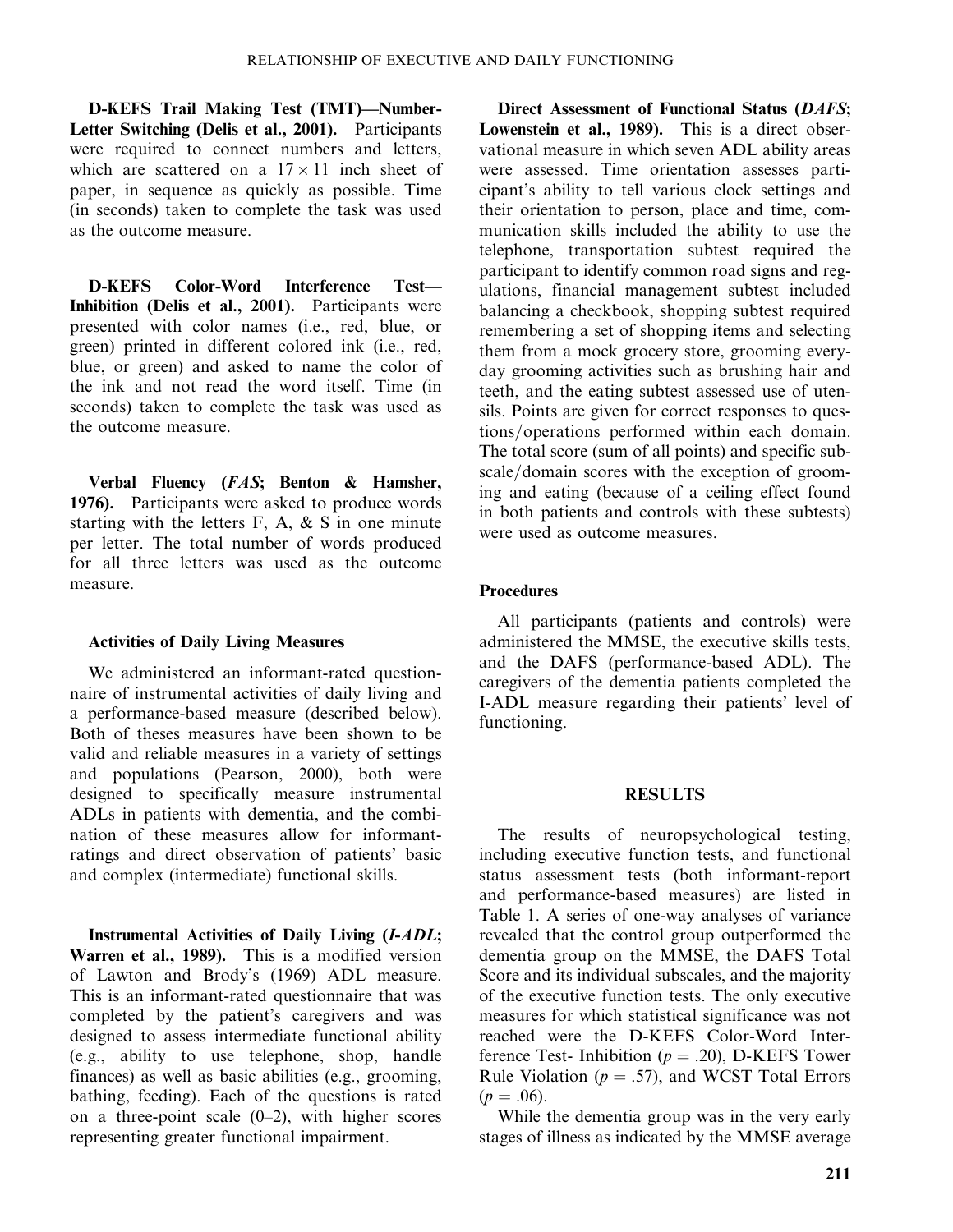#### RAZANI ET AL.

|                                   | <b>Direct Assessment of Functional Status</b> |           |         |                                                             |          |           |                 |
|-----------------------------------|-----------------------------------------------|-----------|---------|-------------------------------------------------------------|----------|-----------|-----------------|
| <b>Measures</b>                   | <b>I-ADL</b>                                  |           |         | <b>Total Score Orientation Communication Transportation</b> |          | Financial | <b>Shopping</b> |
| <b>MMSE</b>                       | $.75***$                                      | $.72***$  | $.59**$ | $.67***$                                                    | $.61***$ | $.63***$  | $.71***$        |
| D-KEFS TMT (Number-Letter)        | .27                                           | .29       | .09     | .30                                                         | $.60***$ | .15       | .15             |
| D-KEFS Color-Word (Inhibition)    | .11                                           | .04       | $-.04$  | $-.08$                                                      | .27      | .03       | $-.01$          |
| D-KEFS Sorting Test (Total Score) | .23                                           | .30       | .06     | .28                                                         | .28      | .07       | $.47**$         |
| D-KEFS Tower (Ach. Score)         | .28                                           | .32       | .24     | .26                                                         | .06      | .18       | $.52**$         |
| D-KEFS Tower (Rule Viol. Ratio)   | $-.04$                                        | $-.24$    | $-.12$  | $-.10$                                                      | $-.43**$ | $-.14$    | $-.23$          |
| Verbal Fluency $(F, A, S)$        | $.48**$                                       | $.49**$   | .17     | $.42**$                                                     | $.49**$  | $.54***$  | $.44**$         |
| WCST (Categories Completed)       | .28                                           | $.50**$   | $.38*$  | $.37*$                                                      | .28      | $.43**$   | $.38**$         |
| WCST (Total Errors)               | $-.35^*$                                      | $-.47**$  | $-.36*$ | $-.24$                                                      | $-.30$   | $-.45*$   | $-.32$          |
| WCST (Perseverative Responses)    | $-.33$                                        | $-.41***$ | $-.18$  | $-.24$                                                      | $-.50**$ | $-.24$    | $-.43***$       |

Table 2. Correlation Coefficients for DAFS, I-ADL, and Executive Scores for Cognitively Impaired Patients

I-ADL = Instrumental Activities of Daily Living; MMSE = Mini Mental State Exam; D-KEFS = Delis-Kaplan Executive Function System;  $TMT = Traid$  Making Test;  $WCST = Wiscosin$  Card Sorting Test.

 ${}^*p$  < .05,  ${}^*p$  < .01,  ${}^*{}^*p$  < .001.

score of 24.3, the effect size  $(\eta^2)$  values for DAFS measures, particularly Total Score and the Shopping subscale score, indicate that this group is already experiencing moderate functional impairment. In fact, when compared to controls, the dementia group seems to display greater functional rather than executive impairment (as observed by the effect sizes). However, moderate effect sizes in WCST Categories Completed and the D-KEFS Tower Achievement scores were also observed.

Bivariate correlations were performed in order to examine the relationship between the functional measures/subscales and the executive test scores in the cognitively impaired patients. The results, presented in Table 2, revealed strong relationships between the MMSE, I-ADL and all DAFS scores. Similarly, verbal fluency correlated with all of the functional measures, with the exception of the DAFS Orientation subscale. The WCST outcome measures also correlated with a number of DAFS

and I-ADL measures. The other executive measures only correlated with one or two DAFS outcome measures. The D-KEFS Tower Achievement and the California Sorting Test only correlated with the DAFS Shopping subscale, while the D-KEFS TMT Number-Letter sequencing test correlated with only the DAFS Transportation subscale. Interestingly, the D-KEFS Color-Word Inhibition test did not correlate with either the I-ADL or the DAFS measures.

A series of stepwise regression analyses were performed, using the executive measures as the independent variables and the functional scores (i.e., I-ADL and DAFS) as the dependent variable. Table 3 demonstrates that the WCST Categories Completed was the single best predictor of DAFS Total score and DAFS Communication subscale score, while FAS was the best predictor of the DAFS Financial outcome scores. The DAFS Shopping subscale score for this group of dementia

Table 3. Results of Stepwise Regression for Patients using Executive Scores as the Independent Variable to Predict Various DAFS and I-ADL Performance

| <b>Functional Measures</b> | <b>Variables Entered</b> | $R^2$ | $R^2$ Change             | Standardized B | <b>F</b> Change | p Value |
|----------------------------|--------------------------|-------|--------------------------|----------------|-----------------|---------|
| I-ADL                      |                          |       |                          |                |                 |         |
| DAFS (Total score)         | WCST Cat. Completed      | .32   |                          | .57            | 10.0            | .005    |
| DAFS (Orientation)         |                          |       |                          |                |                 |         |
| DAFS (Communication)       | WCST Cat. Completed      | .17   |                          | .42            | 4.4             | .05     |
| DAFS (Transportation)      |                          |       |                          |                |                 |         |
| DAFS (Financial)           | Verbal Fluency (F, A, S) | .17   |                          | .42            | 4.3             | .05     |
| DAFS (Shopping)            | D-KEFS Tower Ach. Score  | .50   | $\overline{\phantom{0}}$ | .61            | 21.3            | $-.001$ |
|                            | <b>FAS</b>               | .64   | .14                      | .35            | 7.6             | .01     |
|                            | D-KEFS Sorting tests     | .72   | .08                      | .32            | 5.1             | .03     |

I-ADL = Instrumental Activities of Daily Living; DAFS = Direct Assessment of Functional Status; WCST = Wisconsin Card Sorting Test;  $D$ -KEFS = Delis-Kaplan Executive Function System.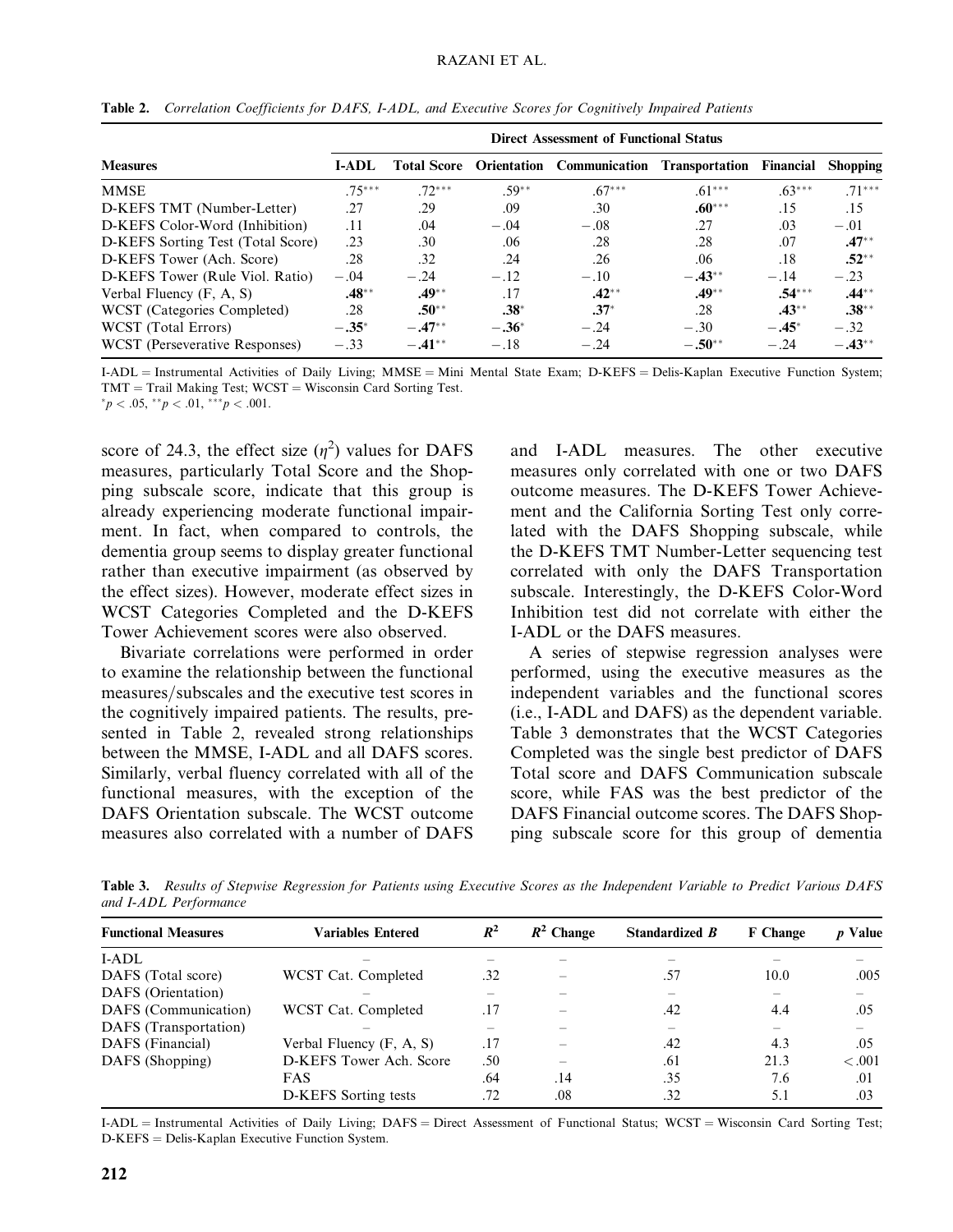patients was best predicted by D-KEFS Tower Achievement score, followed by FAS score, and finally by D-KEFS Sorting Test score, with these three measures accounting for 72% of the total variability.

# DISCUSSION

The present study assessed the relationship between traditional tests of executive dysfunction and performance- and informant-based functional measures in a group of patients with varied forms of dementia. The results revealed that these mildly cognitively impaired patients displayed multiple functional impairments relative to their healthy control counterparts, a finding that is consistent with previous studies (Farias et al., 2003; Lowenstein et al., 1989). In fact, greater differences in ADL performance were found between patients and controls than for executive tests. This appears to be due to the fact that there is more variability in the performance of controls on the executive task, while there was nearly a ceiling effect on their ADL test performance.

The current findings also revealed that not all executive measures correlated equally with the functional tests. For example, verbal fluency (i.e., FAS) correlated most strongly with the observation-based functional test. These findings are consistent with previous reports (Farias et al., 2003) and suggest that the skills underlying the verbal fluency task are quite useful for complex tasks such as managing finances and planning and carrying out a shopping task. The moderate relationship found between the WCST and ADL tasks highlights the importance of adequate planning, organization, and the ability to maintain and shift set when carrying out routine daily activities. Surprisingly, the D-KEFS measures did not correlate with very many of the functional measures. In fact, the Color-Word Inhibition test did not correlate with a single informant- or performancebased outcome score. The lack of relationship between the D-KEFS and the functional measures may be due to the mild stage of dementia of the current sample, the small effect sizes between patients and controls on these tasks, and/or the fact that these tests are not good predictors of the types of ADL activities measured in this study. Further studies are needed to better understand this finding.

Interestingly, the MMSE demonstrated the strongest relationship with both of the functional measures and their subscales, a finding that is consistent with the existing literature (Ford et al., 1996; Lecky & Beatty, 2002). Brief screening measures, such as the MMSE, tap into a wide range of abilities thus it is not surprising that they correlate with ADLs. However, the current findings revealed that, unlike the executive measures, the MMSE does not discriminate in the strength of its correlations with the various aspects of ADLs.

Selected executive tests were useful for predicting specific aspects of functional abilities. The WCST categories completed, verbal fluency, the Tower and California Sorting tests were among the executive tests that best uniquely accounted for functional skills, such as financial management, communication skills, and shopping ability. These findings are in line with those of Farias et al. (2003) who also found executive measures to be important predictors of financial and shopping skills.

It should be noted that we are not suggesting that the neuropsychological tests selected for this study exclusively measure the executive functioning domain. It is understood that these tasks tap into multiple non-executive functions such as memory, information processing speed, and psychomotor skills. The purpose of the current study was to characterize the relationship between commonly used tests of executive functioning and ADLs. Given the design of the present study, it is difficult to tease apart the degree to which the relationships found between the selected neuropsychological measures and the ADLs are uniquely due to executive functioning skills. Future studies should focus on differentiating how the non-executive and executive aspects of these measures relate to ADLs. Additionally, there were greater numbers of male than female patients in the current study. For the purposes of better generalization, future studies should aim to have a more balanced gender distribution.

In summary, we found that the relationship between ADLs and executive functioning was strongest with tests of verbal fluency (i.e., FAS) and the WCST, but not necessarily with selected D-KEFS. Future studies are needed to better understand these relationships, and should include a larger neuropsychological batteries that assess a greater number of cognitive domains. Also of importance, the findings from the current study and those from previous studies (Farias et al.,